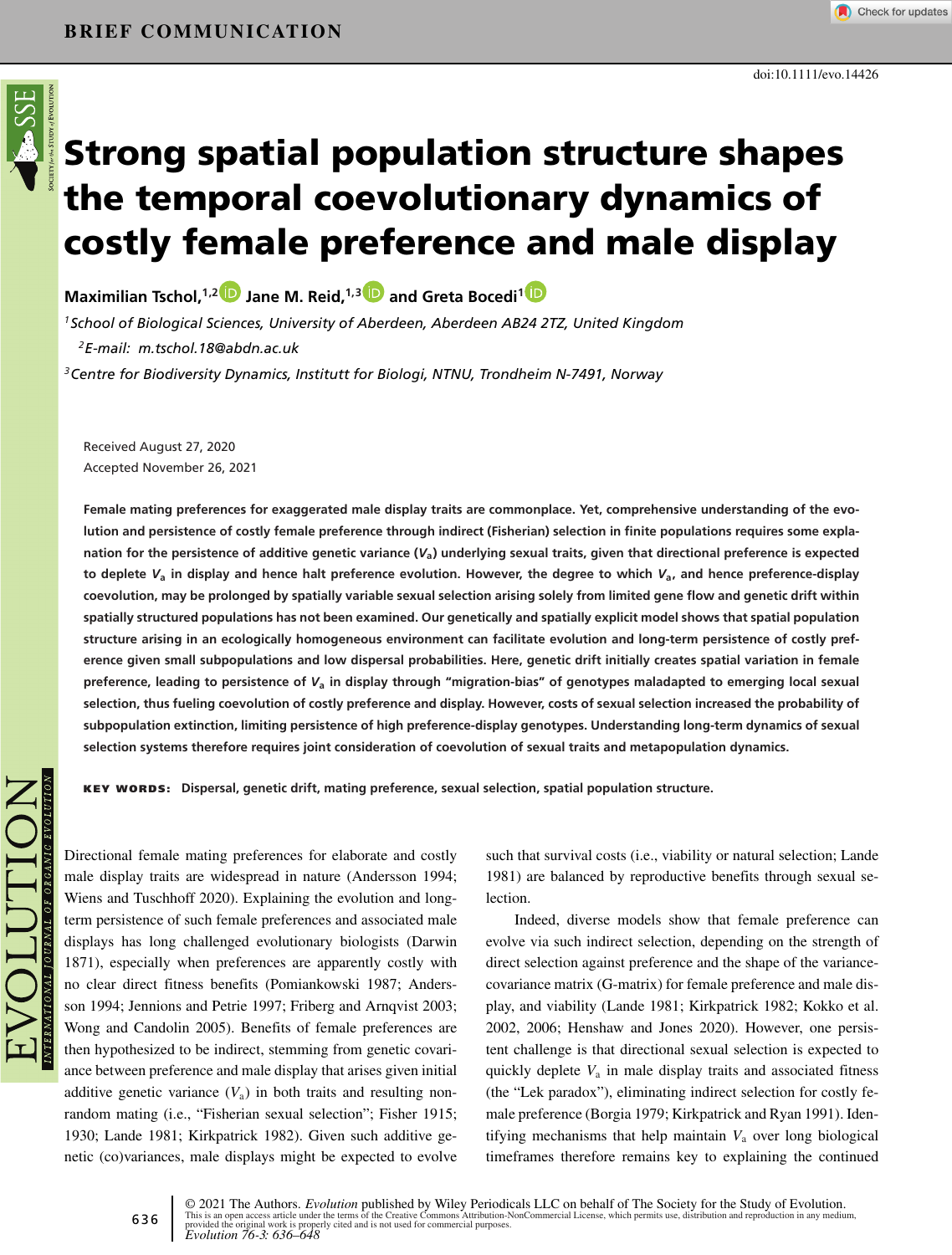expression of costly directional mating preference and resulting extraordinary phenotypic diversity (Mead and Arnold 2004; Tomkins et al. 2004; Kokko et al. 2006; Kotiaho et al. 2008; Radwan 2008; Prokuda and Roff 2014; Radwan et al. 2016; Lindsay et al. 2019).

Diverse mechanisms that could maintain  $V_a$  in male display have been proposed and tested (Radwan 2008; Bonilla et al. 2016; Radwan et al. 2016; Dugand et al. 2019). For example, *V*<sup>a</sup> may be maintained by mutation-selection balance, whereby decreases due to sexual selection are compensated by sufficient frequency of new deleterious mutations (Iwasa et al. 1991; Pomiankowski et al. 1991), which could occur given a large enough mutational target (Pomiankowski and Møller 1995; Rowe and Houle 1996; Houle and Kondrashov 2002). Balancing selection may also maintain *V*<sup>a</sup> through heterozygote advantage (Curtsinger and Heisler 1988; Fromhage et al. 2009), negative frequency dependence in host-parasite cycles (Hamilton and Zuk 1982), and antagonistic pleiotropy (Radwan et al. 2016; Li and Holman 2018), for example, stemming from antagonistic selection in different environments.

In addition, spatially variable selection has been widely suggested to maintain *V*<sup>a</sup> given limited gene flow between diverged populations (Hedrick 1986; Kisdi 2001; Byers 2005; Gray and McKinnon 2007; McDonald and Yeaman 2018). Specifically, given local adaptation, immigrants to any focal subpopulation will likely be maladapted, causing deviations from current local optima in either direction, thereby increasing  $V_a$  in fitness (Lenormand 2002). Costly female preferences for local male displays could then be maintained by recurring immigration (Day 2000; Proulx 2001; Reinhold 2004). This mechanism could be commonplace if mating preferences and resulting sexual selection vary spatially (Payne and Krakauer 1997; Day 2000; Brooks 2002; Kingston et al. 2003; Chunco et al. 2007; Gray and McKinnon 2007; M'Gonigle et al. 2012; Wellenreuther et al. 2014; Ponkshe and Endler 2018; Dytham and Thom 2020). Indeed, several models have shown that evolution of divergent female preferences can cause spatially variable sexual selection, for example, given spatially varying natural selection on male display (Lande 1982; Day 2000), varying male dispersal depending on mating success (Payne and Krakauer 1997), and spatial variation in carrying capacity combined with mate-search costs in females (M'Gonigle et al. 2012).

However, spatially varying natural selection or ecology may not be necessary for spatial processes to facilitate evolution of costly female preferences. Rather, spatially divergent preferences might evolve simply given initially neutral spatial population structure, defined here as spatial genetic variation arising from population subdivision with limited gene flow, without any ecological heterogeneity. Lande (1981) and Kirkpatrick (1982) both highlighted the potential importance of genetic drift in initiating preference-display coevolution, and later models showed that drift can generate divergence in mating preferences along the line of equilibrium between two completely isolated populations (Tazzyman and Iwasa 2010), even when preferences are costly (Uyeda et al. 2009). However, most models assumed infinite population size and constant genetic (co)variances (Mead and Arnold 2004; Kuijper et al. 2012), thus ignoring stochastic effects arising in finite populations. Therefore, the potential consequences of limited gene flow in facilitating persistence of *V*<sup>a</sup> underlying display and associated preference evolution over long biological timeframes remain largely unexplored. Yet, within spatially structured populations, gene flow and genetic drift are both prominent processes that could shape G-matrices of sexual traits (Guillaume and Whitlock 2007; Dytham and Thom 2020; Reid and Arcese 2020), and thereby modulate costly preference and display coevolution.

Furthermore, although sexual selection is predicted to cause male display phenotypes to diverge from naturally selected optima (Lande 1981), the population dynamic consequences of resulting increased male mortality are seldom explicitly considered (Tanaka 1996; Kokko and Brooks 2003; Martínez-Ruiz and Knell 2017). Strong sexual selection might increase risk of evolutionary "suicide" (Kokko and Brooks 2003), limiting population persistence and hence inevitably eliminating costly display and preference genotypes. Such extinction risk might be greatest in small populations, where genetic drift is most prevalent. Overall temporal dynamics of preference-display coevolution might then differ markedly between spatially structured populations and large panmictic populations, as are typically considered.

To test our hypothesis that genetic drift, coupled with limited gene flow, can facilitate evolution and persistence of costly female preference and costly male display over long timeframes, we built a spatially and genetically explicit individual-based model that allows genetic (co)variances of both traits and subpopulation extinction dynamics to arise from emerging spatial population structure. Specifically, we examine the consequences of dispersal probability and level of metapopulation subdivision for the temporal dynamics of preference and display coevolution and subpopulation extinction. We focus on temporal dynamics occurring over long biological timeframes, not specifically on evolutionary equilibria (stable states). Such transient persistence of preference-display co-evolution could still have considerable ecological and evolutionary consequences, even if *V*<sup>a</sup> is ultimately completely depleted. We ask (1) whether dispersal among subpopulations can prolong the persistence of  $V_a$  in male display given uniform natural selection, and hence whether stochastic processes can be sufficient to fuel evolution and longterm persistence of costly female preference via indirect selection; (2) whether the degree of metapopulation subdivision interacts with dispersal to affect preference-display coevolution; (3)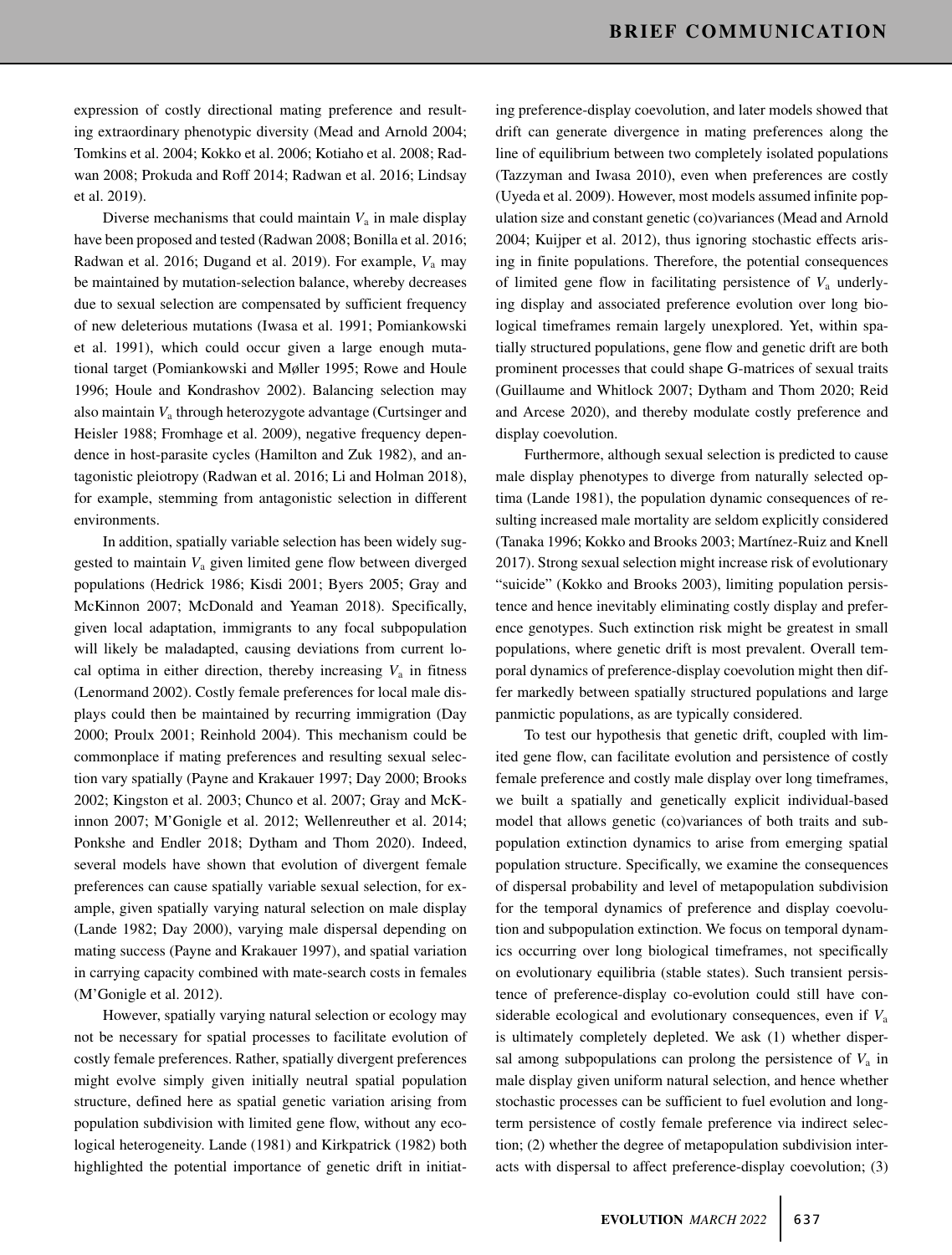whether the degree and temporal trajectory of divergence in sexual traits depend on the level of spatial population structure; and (4) whether increasing spatial population structure elevates the risk of subpopulation extinction due to sexual selection. Consequently, we highlight the roles that initially neutral genetic variation and limited gene flow could play in shaping temporal evolutionary dynamics of sexual selection in spatially structured populations.

# *Methods*

We model a species inhabiting a square spatial grid where each cell contains a subpopulation connected by dispersal. We assume ecologically homogeneous space, where each cell has identical carrying capacity *K*. At each nonoverlapping generation, individuals undergo a lifecycle consisting of mating and reproduction, adult death, offspring viability selection, and density-dependent survival, followed by dispersal. All model variables and parameters are summarized in Table S1.

#### **GENETIC ARCHITECTURE**

We model a diploid additive genetic system with two autosomal traits: female preference (*P*) and male display (*D*). Each individual carries  $L = 10$  diploid, physically unlinked loci underlying each trait (i.e., free recombination), with sex-limited phenotypic expression. Any genetic covariance between female and male traits arises from linkage disequilibrium generated by nonrandom mating. We assume a continuum-of-alleles model (Kimura 1965), with infinite potential alleles at each locus producing continuous distributions of effects. Initial allele values are independently sampled from a normal distribution with mean θ*<sup>z</sup>* (denoting the trait's naturally selected optimum) and variance  $\sigma^2_{\alpha,0}$  for both traits. Each individual's genotypic value (*gP*, *gD*) is the sum of its 2*L* allele values. Phenotypes (*P* and *D*) correspond to the genotypes (i.e., no environmental variance), except we set  $D = 0$ if  $gD < 0$ , meaning that male phenotypic display cannot be negative (e.g., envisaged as male crest or tail length), whereas female preference can take any real number.

### **MATING AND REPRODUCTION**

Starting each generation, each female chooses a mate from all *N*males males present within her subpopulation according to her preference phenotype. Specifically, each male *j* has probability *pj* of mating with female *i*, which depends on the strength of female *i*'s preference  $(P_i)$  and male *j*'s display  $(D_i)$  relative to the displays of all other males in the subpopulation (Lande 1981; Bocedi and Reid 2015):

$$
p_j = \frac{e^{D_j P_i}}{\sum_{z=1}^{N_{\text{males}}} e^{D_z P_i}}.
$$
 (1)

We model a psychophysical preference function where negative and positive values of *P* represent preference for smaller and larger than average displays, respectively (Lande 1981). All females mate once, whereas males can mate multiple times or remain unmated. Each female then produces a number of offspring drawn from a Poisson distribution with mean  $R = 4$ , assuming a 1:1 primary sex ratio. For each locus, each offspring inherits a randomly selected allele from each parent. Each allele has mutation probability of  $\mu = 5 \times 10^{-4}$  per generation. Mutational effects are sampled from a normal distribution with mean  $\mu_m$  and variance  $\sigma^2_{\alpha}$  (Table S1).

## **SURVIVAL AND DISPERSAL**

Offspring survival results from consecutive viability selection and density dependence. First, each offspring *i* experiences stabilizing selection around a naturally selected optimum phenotype, with viability *vi* (Lande 1981; Bocedi and Reid 2015):

$$
v_i = e^{\frac{-(z-\theta_z)^2}{2\omega_z^2}}, \tag{2}
$$

where *z* denotes individual *i*'s phenotype (i.e., *P* or *D*),  $\theta$ <sub>z</sub> the trait's naturally selected optimum (constant  $\theta$ <sub>z</sub> = 0 across subpopulations), and  $\omega$ <sub>z</sub> the strength of stabilizing selection (higher values give weaker selection). Any deviation from θ*<sup>z</sup>* due to sexual selection decreases the individual's viability, imposing an absolute cost on preference or display. This may represent an energetic cost of male display (Basolo and Alcaraz 2003) or a "choosiness" cost of female preference (Jennions and Petrie 1997). As we set global optima, stabilizing selection on sexual traits acts similarly in all subpopulations. After viability selection, each offspring survives with density-dependent probability  $(\varsigma)$ :

$$
\varsigma = \min\left(\frac{K}{N_{\text{offs}}}, 1\right),\tag{3}
$$

where  $N_{\text{offs}}$  is the subpopulation total number of offspring. The relative contributions to mortality of selection versus density dependence thus depend on the distance of the subpopulation mean from the trait's naturally selected optimum and the local subpopulation density after selection.

Each offspring that survives viability selection and densitydependent mortality may disperse to a different subpopulation with probability *d*. Distance and direction for each dispersal event are drawn from negative exponential (mean  $= 1$  cell) and uniform real  $(0-2\pi)$  distributions, respectively, applied from a random starting point within the natal cell. If the destination falls outside the grid or within the current cell, distance and direction are resampled. This typically generates relatively short distance dispersal, with infrequent longer distance movements (Bocedi and Reid 2017).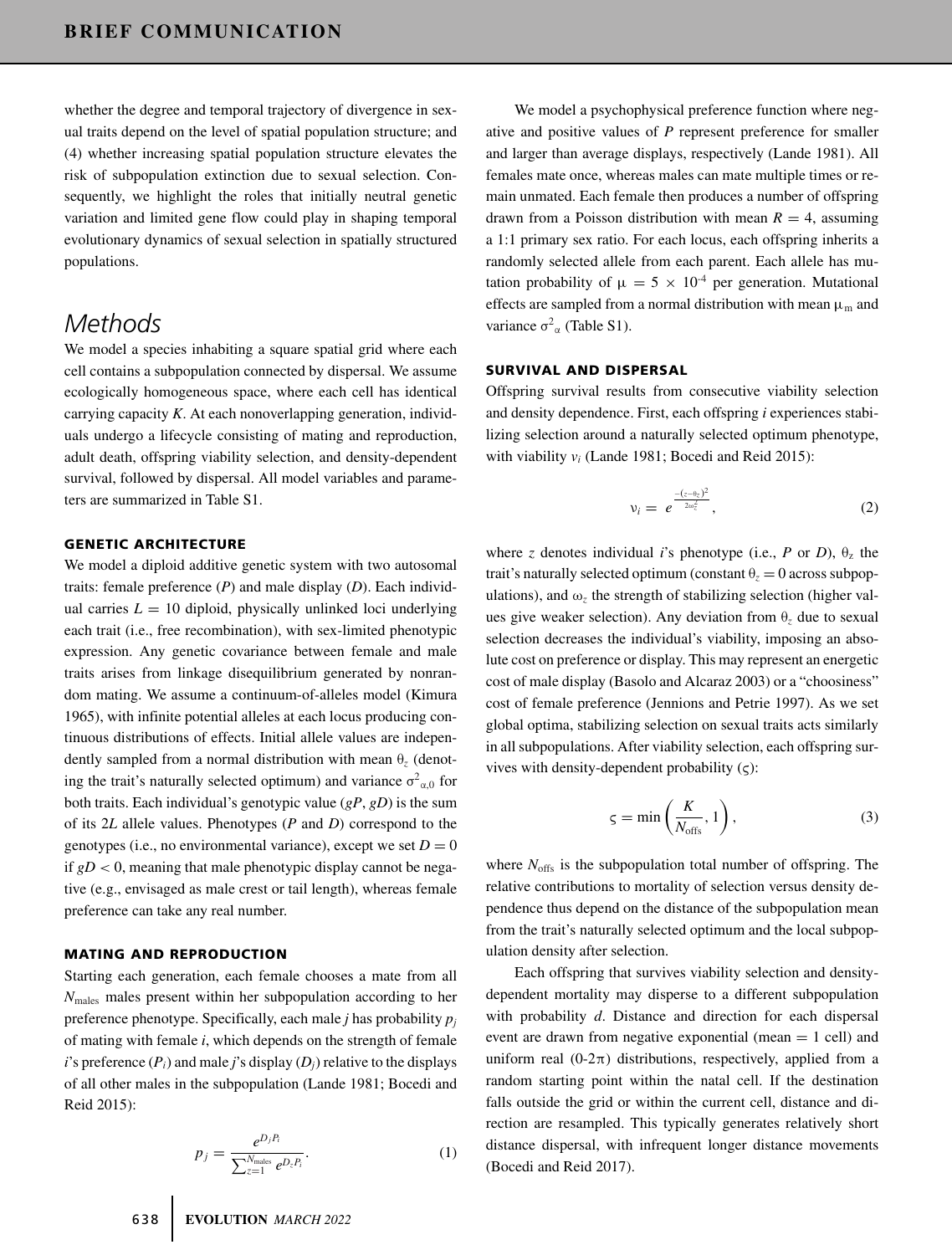#### **SIMULATION EXPERIMENTS**

We investigated effects of spatial population structure on coevolution of female preference and male display in two ways. First, we examined effects of dispersal among subpopulations by varying dispersal probability ( $d = 5 \times 10^{-5}$ ,  $5 \times 10^{-4}$ ,  $5 \times 10^{-3}$ , 0.05) within a metapopulation described by a  $7 \times 7$  cell grid where each cell represents a subpopulation (49 cells, each with  $K = 154$ ). Exploratory simulations showed that  $d > 0.05$  generated dynamics indistinguishable from a single panmictic population. Second, for each value of *d*, we varied the level of population subdivision by changing the square cell grid to accommodate 9, 25, 49, 100, and 144 subpopulations of equal size (*K* = 834, 300, 154, 75, and 52, respectively, to reach an overall metapopulation size close to our panmictic control simulations). To evaluate effects of spatial population structure, we compared all scenarios to a single panmictic control population of 7500 individuals. This size was chosen to minimize effects of genetic drift while retaining reasonable computation time.

We assumed relatively weak stabilizing selection on female preference ( $\omega_p^2 = 100$ ), but strong stabilizing selection on male display ( $\omega_D^2 = 4$ ). Indirect selection favoring female preference evolution implies that mean *P* evolves to higher values than expected under mutation-(natural)selection-drift-migration balance. Accordingly, to distinguish effects of drift and indirect sexual selection, we ran simulations for each scenario of spatial population structure where all females mate randomly (i.e., no preference) but experience the same stabilizing selection on a neutral trait acting as a control phenotype.

We initialized each simulation by sampling individuals' alleles for each trait such that the traits' genotypic distributions had mean equal to zero and variance equal to 0.25. Each simulation was run for 250,000 generations, representing a long biological timeframe, and replicated 50 times. For each subpopulation, we extracted the mean trait genotypic values, genotypic variance, and the genetic correlation between preference and display at regular time intervals. We then calculated the grand mean across subpopulation genotypic means, variance, and genetic correlations for each replicate and time point (hereafter subpopulation grand mean, mean subpopulation *V*a, and genetic correlation). We further report the standard deviation of subpopulation trait means per metapopulation as a measure of subpopulation divergence. At each recorded generation, we also extracted the percentage of subpopulations per metapopulation that were extinct. For all results, we report the median and central 95% interval across replicates. Finally, to reveal underlying mechanisms driving the persistence of costly preference, we quantified the contributions of dispersal and segregation to *V*<sup>a</sup> in display. Quantitative genetic models of the maintenance of costly preference invoke mutation or dispersal that is biased away from the locally preferred male genotypes (Pomiankowski

et al. 1991; Day 2000). To test whether dispersal was biased in an analogous way, we quantified the degree of immigrant maladaptation resulting from spatially varying sexual selection (details in Fig. S5).

To test sensitivity to key parameters, we ran additional simulations where the naturally selected optimum of male display  $\theta_D = 10$  (allowing females to prefer either bigger or smaller than optimal displays), with different strengths of stabilizing natural selection on male display ( $\omega_D^2 = 100$ ) or female preference ( $\omega^2$ *P* = 25, 400), lower mutation probability ( $\mu = 5 \times 10^{-6}$ ), or more loci underlying each trait  $(L = 100)$ . We also ran simulations where all allelic values were initialized with zero for both traits to examine whether solely mutational input, alongside drift and spatial dynamics, could initiate preference-display coevolution.

## *Results*

## **LOW DISPERSAL PROBABILITIES PROMOTE EVOLUTION OF COSTLY FEMALE PREFERENCES**

Compared to a single panmictic population, simply restricting dispersal probability *d*, and hence generating neutral spatial population structure, readily led to ongoing evolution of costly female preference and male display over long biological timeframes (Fig. 1). The magnitudes of these effects depended on the value of *d*. Given low values ( $d < 5 \times 10^{-2}$ ), mean subpopulation female preference initially increased away from the naturally selected optimum of no preference (Fig. 1A). This increase in preference was mirrored by increasing male display (Fig. 1B). Exaggeration of both traits proceeded faster given  $d = 5 \times 10^{-3}$ , reaching maximum mean values within the initial 10,000 generations, and occurred more slowly given  $d = 5 \times 10^{-4}$  (Fig. 1A, B). Eventually, after 250,000 generations, costly female preference only persisted at very low dispersal probability ( $d = 5 \times 10^{-4}$ ). Depletion of  $V_a$  in both traits was initially faster given lower  $d$ ; however, the greatest  $V<sub>a</sub>$  in display remained given dispersal probability  $d = 5 \times 10^{-4}$  (Fig. 1D).

A positive genetic correlation between preference and display initially arose given  $d > 5 \times 10^{-4}$  and peaked within the first 2000 generations before gradually decreasing to zero (Fig. 1E). However, given  $d = 5 \times 10^{-4}$ , a small positive genetic correlation persisted throughout the simulated period (Fig. 1E). In comparison, in control simulations with random mating, the distributions of genetic correlations were centered at zero, independent of dispersal probability (Fig. S1). Further, the distribution of subpopulation grand mean trait values was centered on the naturally selected optima. The difference between the main and control simulations (i.e., with and without sexual selection) suggests that indirect selection (in addition to drift) shaped preference evolution given preferential mating (Fig. S1).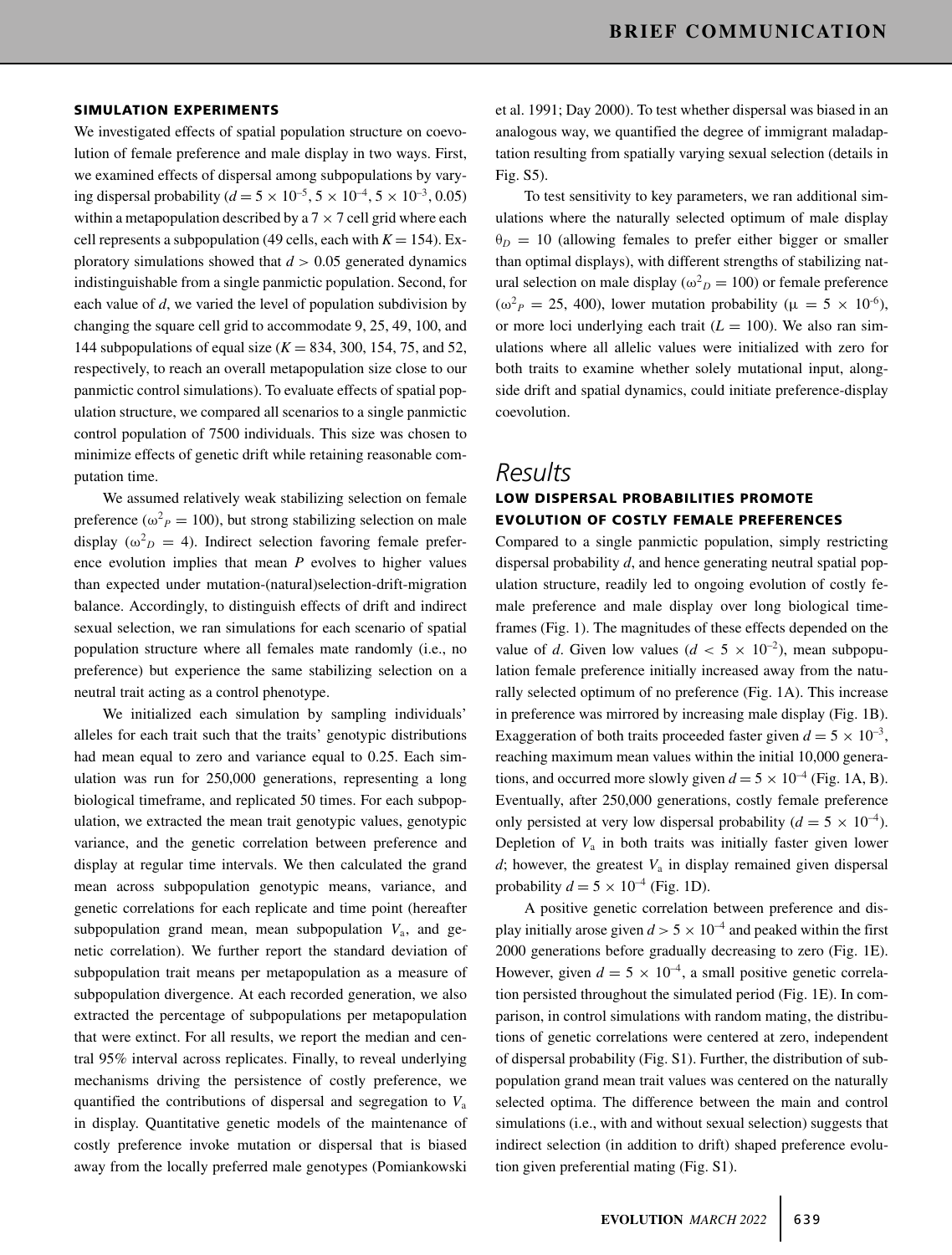

**Figure 1. Coevolution of costly female preference and male display over 250,000 generations in metapopulations comprising 49 subpopulations given different dispersal probabilities (***d***). (A) Subpopulation grand mean preference genotype** *gP***; (B) subpopulation grand mean display genotype** *gD***; (C, D) mean subpopulation additive genetic variance (***V***a) in** *gP* **and** *gD***, where the insets zoom-in on the last 150,000 generations by changing the limits of the** *x***- and** *y***-axis to aid visualization; (F) mean subpopulation genetic correlation of preference and display Cor(***gP***,** *gD***). In all panels, points and solid lines indicate the median across 50 replicate simulations, and bars indicate the central 95% interval across replicates. Data are shown initially at generation 0, 2000, 10,000, and at intervals of 20,000 generations thereafter.** Points are horizontally jittered to improve readability. Other parameters:  $\omega^2{}_{P}=$  100 and  $\omega^2{}_{D}=$  4. Asterisk (\*) indicates long-term transient **dynamics.**

Further analyses showed that dispersal between subpopulations was the largest source of *V*<sup>a</sup> in male display (Fig. S4). In simulations where costly preference persisted, male immigrants were on average maladapted to the sexually selected environment at their destination.Gene flow was therefore biased away from locally preferred male phenotypes (i.e., "migration bias"; Fig. S5).

Both short- and long-term persistence of female preference and male display, and hence the form of transient dynamics, depended on the strength of selection against preference (Fig. S6). Stronger selection ( $\omega_p^2 = 25$ ) prevented preference evolution irrespective of *d*. Conversely, weaker selection  $(\omega^2 P = 400)$  allowed transient increases in subpopulation grand mean preference even given  $d = 0.05$  (Fig. S6). Under weaker negative natural selection on male display ( $\omega_D^2 = 100$ ), display generally evolved to higher values compared to the main simulations (Fig. S8). Subpopulation grand mean preference and display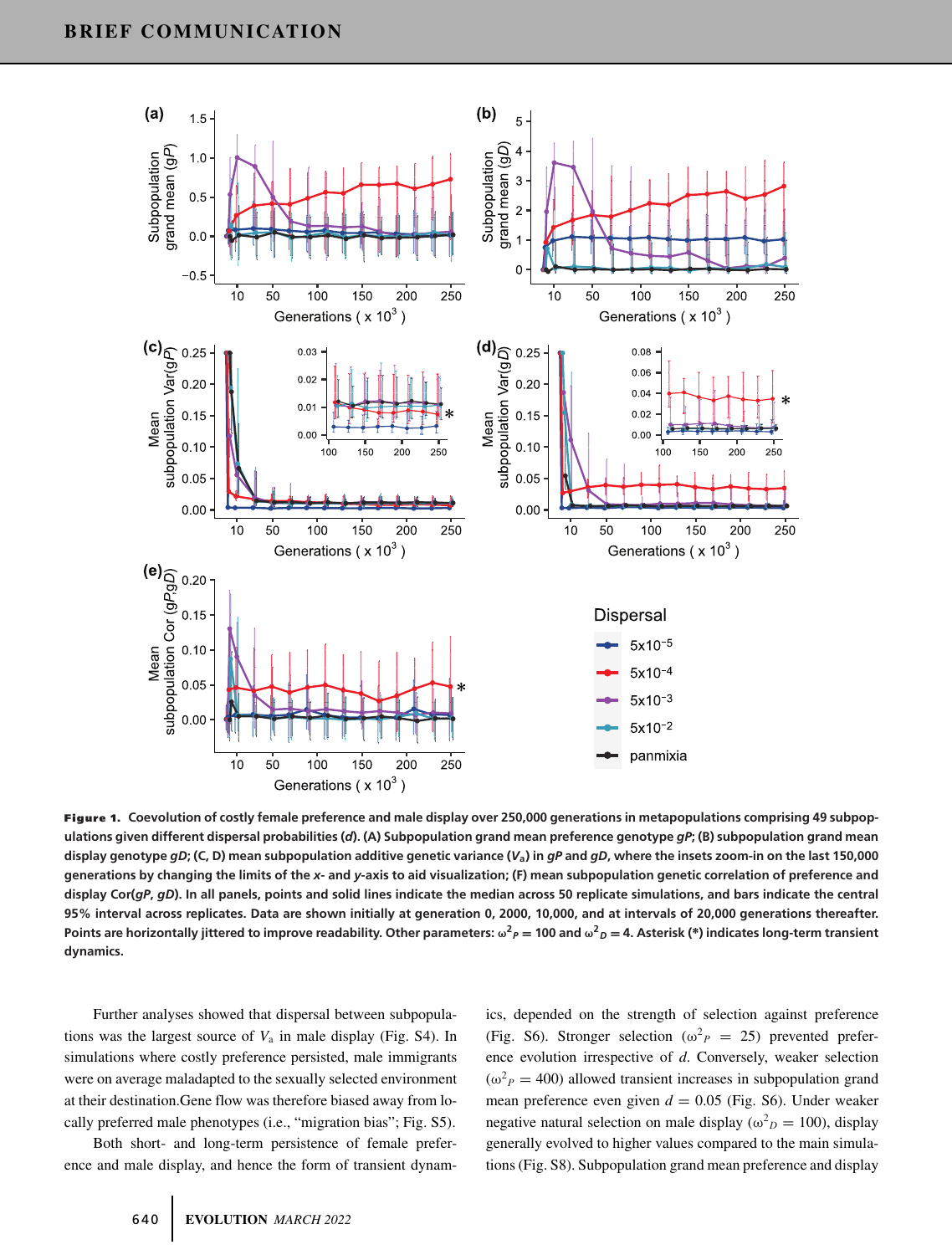showed pronounced fluctuations across generations given  $d < 5 \times 10^{-4}$ , where preferences gradually changed from positive to negative, with corresponding responses in display (Fig. S8). Allowing evolution of either positive or negative male display by setting  $\theta_D = 10$  led to higher  $V_a$  in display at  $d = 5 \times 10^{-4}$ , but preference and display evolution was otherwise equivalent to the main simulations (Fig. S10).

Results remained qualitatively similar given  $L = 100$  loci underlying preference and display (Figs. S12 and S13). Lower mutation rate ( $\mu = 5 \times 10^{-6}$ ) resulted in transient dynamics that were qualitatively similar to the main simulations, but complete depletion of  $V_a$  ultimately occurred within the simulated time period for all values of *d* (Fig. S15). Further, presence or absence of initial standing genetic variation in preference and display did not affect system state after 250,000 generations with  $\mu = 5 \times 10^{-4}$ (Fig. S17). However, with lower mutation rates ( $\mu < 5 \times 10^{-4}$ ), solely mutational input was not sufficient to initiate preferencedisplay coevolution.

## **METAPOPULATION SUBDIVISION AND DISPERSAL INTERACT IN DETERMINING PREFERENCE-DISPLAY COEVOLUTION**

Increasing or decreasing the number of subpopulations (i.e., metapopulation subdivision) altered the evolution and persistence of female preference and male display depending on dispersal probability (Figs. 2A, B and S19-S22). The main effect was increasing long-term subpopulation grand mean preference and display with increasing metapopulation subdivision given  $d = 5 \times 10^{-3}$ . In contrast, trait means decreased given  $d = 5 \times 10^{-4}$ , and even turned negative given  $d = 5 \times 10^{-5}$ (Fig. 2A, B).  $V_a$  in preference generally increased with higher dispersal probability and lower metapopulation subdivision. In contrast,  $V_a$  in display was greatest at  $d = 5 \times 10^{-4}$  and  $5 \times 10^{-3}$ , and given intermediate and high levels of metapopulation subdivision, respectively (Fig. 2C, D). Intermediate dispersal therefore counteracted the otherwise rapid depletion of  $V_a$  in highly structured populations, and increased  $V_a$  in display further compared to the panmictic case by preventing spatial homogenization of female preferences. Under random mating, subpopulation grand trait means remained at their naturally selected optima independently of metapopulation subdivision (Fig. S2). Further, greater  $V_a$  in display remained at  $d = 5 \times 10^{-4}$  and  $5 \times 10^{-3}$  given sexual selection than under random mating (Fig. S2).

## **EFFECT OF SPATIAL POPULATION STRUCTURE ON SUBPOPULATION DIVERGENCE**

The levels of dispersal and metapopulation subdivision influenced the build-up and persistence of divergence in preference and display among subpopulations (Fig. 3). Under intermediate metapopulation subdivision (49 subpopulations), the lowest dispersal probability ( $d = 5 \times 10^{-5}$ ) resulted in high spatial differentiation in mean preference and display phenotypes across 250,000 generations, whereas  $d \geq 5 \times 10^{-4}$  led to short transient differentiation followed by subsequent homogenization. Homogenization occurred faster, and was complete across subpopulations, with higher *d* (Fig. 3A, B) and lower metapopulation subdivision (Fig. S23). However, with  $d = 5 \times 10^{-4}$  and high metapopulation subdivision, homogenization proceeded very slowly, leaving substantial differentiation even after 250,000 generations (Figs. 3C, D and S23). Population differentiation in preference generally increased with increasing subdivision, whereas differentiation in display was highest at intermediate subdivision (Fig. 3C, D). In contrast, simulations with random mating (i.e., no sexual selection) showed less population differentiation, especially in male display (Fig. S3).

Weaker direct selection against male display resulted in higher and fluctuating population differentiation in display given  $d \leq 5 \times 10^{-4}$ , but faster homogenization given  $d > 5 \times 10^{-4}$ (Fig. S9). Setting optimal display phenotype  $\theta_D = 10$  resulted in greater population differentiation in both preference and display, because preference-display coevolution proceeded toward both smaller and larger than optimal display, depending on the subpopulation (Fig. S11). The degree of population differentiation remained similar with  $L = 100$  loci underlying the traits (Fig. S14).

## **INCREASING SPATIAL POPULATION STRUCTURE LEADS TO SUBPOPULATION EXTINCTION VIA SEXUAL SELECTION**

Evolution of mating preference (i.e., sexual selection) led to subpopulation extinction events to degrees that depended on spatial population structure (Fig. 4). With sexual selection, some subpopulation extinction occurred given  $d < 5 \times 10^{-2}$  and metapopulation subdivision  $>25$  subpopulations (Fig. 4). Unsurprisingly, increasing subdivision (i.e., decreasing subpopulation size) generally increased the proportion of subpopulations that went extinct (Fig. 4), occasionally resulting in extinction of entire metapopulations (Fig. S24). In contrast, no extinctions occurred with random mating, indicating that extinctions were driven by sexual selection.

# *Discussion*

Previous stochastic models of coevolving female preference and male display provide important insights into interactions between sexual selection and genetic drift (Uyeda et al. 2009; Tazzyman and Iwasa 2010). These studies demonstrate diversification of mating preferences under drift and examine the consequences for evolution of preferred traits in the absence of gene flow. Here, we extend these concepts to examine the combined effects of genetic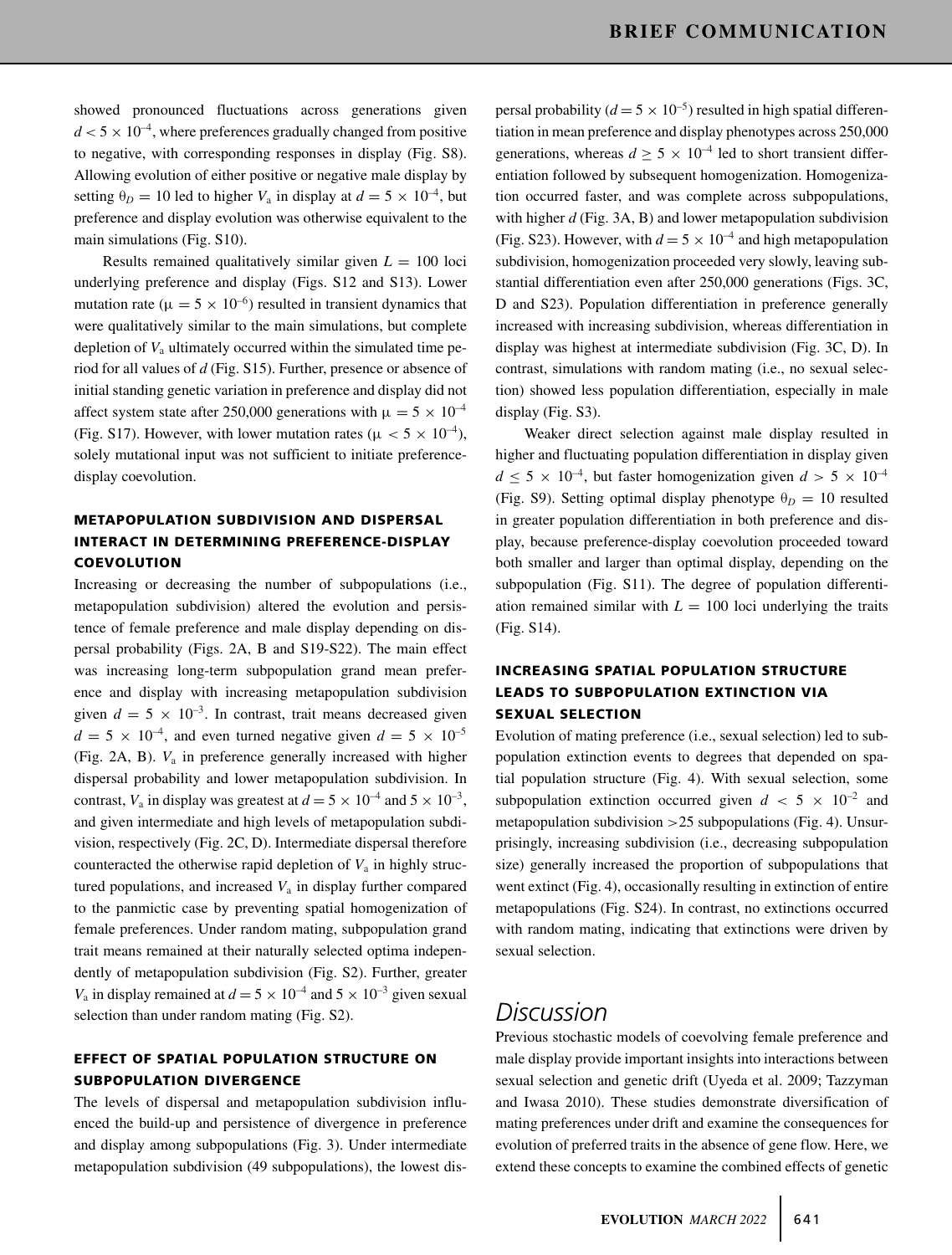

**Figure 2. Effect of metapopulation subdivision (number of subpopulations) on the coevolution of costly female preference and male display, given different dispersal probabilities. (A) Subpopulation grand mean preference genotype** *gP***; (B) subpopulation grand mean display genotype** *gD***; (C, D) mean subpopulation additive genetic variance (***V***a) in** *gP* **and** *gD***. In all panels, points and solid lines indicate the median across 50 replicate simulations at generation 250,000, and bars indicate the central 95% interval across replicates. Points are horizontally jittered to improve readability. Other parameters:**  $\omega^2 P = 100$  **and**  $\omega^2 D = 4$ **.** 

drift and dispersal in shaping preference-display coevolution in a metapopulation context within an ecologically homogeneous environment. As in previous models that did not include dispersal (Uyeda et al. 2009; Tazzyman and Iwasa 2010), the combination of drift and dispersal acting within small subpopulations caused preference to evolve to different points around a line of quasiequilibrium in the preference-display genotypic space (Fig. S26). Low dispersal probabilities among subpopulations together with drift-induced female preference evolution created spatially variable sexual selection. Subsequent immigration of male genotypes that were maladapted to the local sexually selected environment

then led to a "migration bias" (Day 2000) that created  $V_a$  in male display. Consequently, females exhibiting mating preference continued to produce more attractive (fitter) sons, thereby fueling persistence of costly female preference across very long biological timeframes. Hence, initially neutral spatial population structure prolonged the persistence of  $V_a$  in male display compared to a panmictic population of identical overall size. However, these long transient dynamics of display and preference occurred only under a narrow range of low dispersal probabilities. Drift-induced evolution of costly female preference and costly male display was notably also associated with increased subpopulation extinction.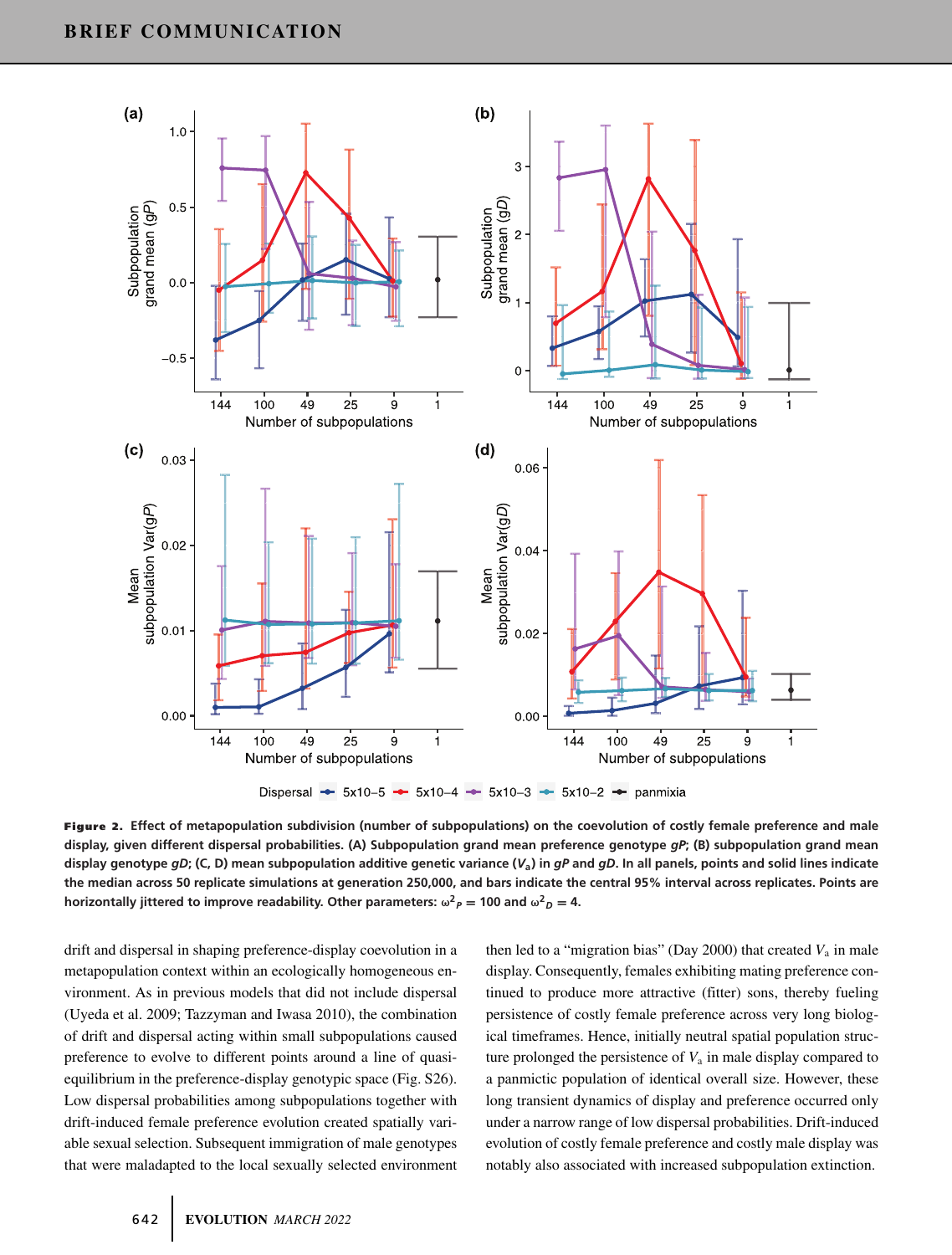

**Figure 3. Population divergence in female preference genotype** *gP* **and male display genotype** *gD* **(A, B) over 250,000 generations and (C, D) at different levels of metapopulation subdivision (number of subpopulations) as a function of dispersal probability. Subpopulation divergence is measured as standard deviation of the subpopulation trait means across a metapopulation. Panels A and B consider metapopulations composed of 49 subpopulations and data are shown initially at generation 0, 2000, 10,000, and at intervals of 20,000 generations thereafter. Panels C and D show results at generation 250,000. In all panels, points and solid lines indicate the median across 50 replicate simulations, and bars indicate the central 95% interval across replicates. Points are horizontally jittered to improve readability.** Other parameters:  $\omega^2 P = 100$  and  $\omega^2 D = 4$ .

Our work further emphasizes the need to consider sexual selection in a spatially explicit ecological context to understand the evolution and persistence of sexual traits (Payne and Krakauer 1997; Day 2000; M'Gonigle et al. 2012). A recent study examined effects of population fragmentation on the diversity of individual identity signals under sexual selection, and found that global signal diversity increased by 10-15% in fragmented versus unfragmented habitat (Dytham and Thom 2020). Our results similarly suggest that fragmentation (here represented by strong

spatial structure) elevates genetic variation in male sexual signals and extensively prolongs the persistence of costly female preference. This raises the interesting empirical question of whether ongoing anthropogenic habitat fragmentation might ultimately elevate evolution and differentiation in species' sexually selected traits. Most empirical evidence of sexual trait differentiation as a consequence of habitat fragmentation relates to alteration of biotic and abiotic environments, such as changes in predation pressures or water turbidity (Giery et al. 2015; Giery and Layman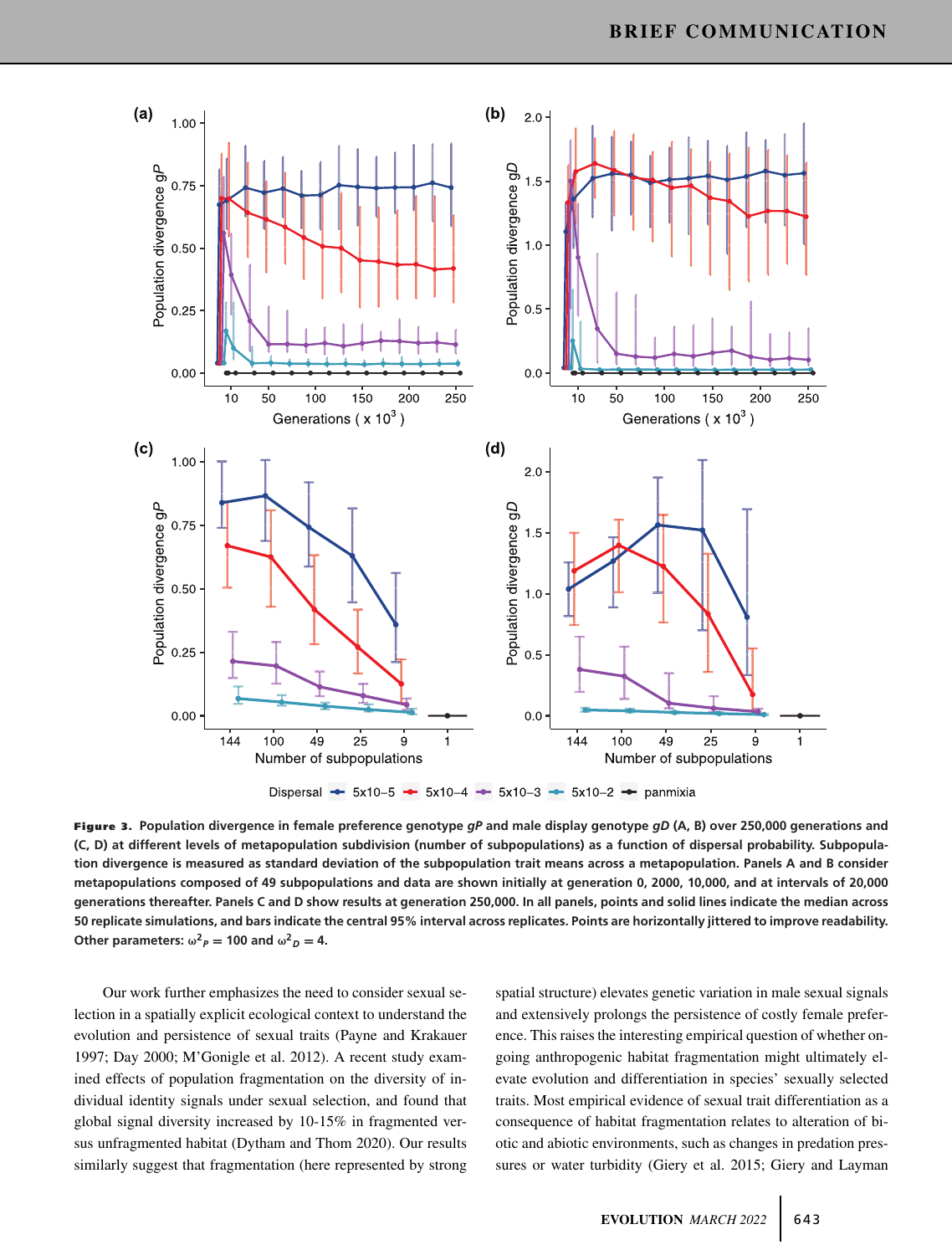

**Figure 4. Proportion of subpopulations that went extinct (left** *<sup>y</sup>***-axis) and male display evolution (right** *<sup>y</sup>***-axis) over 250,000 generations, across different dispersal probabilities and levels of metapopulation subdivision. Colors and solid lines indicate population extinction, whereas dashed lines and gray shading refer to subpopulation grand mean display genotype** *gD***. Lines indicate the median across 50 replicate simulations, and shading indicates the central 95% interval across replicates. Gray panels indicate different simulation scenarios of spatial population structure (***x***-axis: dispersal probabilities;** *y***-axis: metapopulation subdivision).**

2015; Zastavniouk et al. 2017). Yet, population differentiation in mating preferences that is not clearly associated with such environmental changes could indicate that the genetic consequences of habitat fragmentation have fueled preference evolution. Interestingly, increasing habitat fragmentation may increase costs of dispersal (Bonte et al. 2012; Cote et al. 2017), selecting against it and thereby facilitating preference-display coevolutionary dynamics under low dispersal.

In our model, greatest  $V_a$  in male display persisted over long timeframes given low dispersal probabilities ( $d = 5 \times 10^{-4}$  and  $5 \times 10^{-3}$ ). We showed that dispersal between subpopulations is the main cause, with very low contribution from mutation and segregation (Fig. S4). This indicates that prolonged persistence of  $V_a$  is tightly linked to the level of subpopulation differentiation in display. Although high metapopulation subdivision promoted differentiation, such systems require more dispersal to counteract rapid depletion of *V*<sup>a</sup> due to smaller subpopulations size. Ultimately, because our model allowed the source of spatial variation in sexual selection (i.e., female preference) to evolve, homogenization of female preference with increasing dispersal generally caused depletion of *V*<sup>a</sup> in display.

Our results generally concur with recent findings that Fisherian sexual selection alone cannot maintain population divergence given substantial gene flow (Servedio and Bürger 2014, 2015). Servedio and Bürger (2014) examined divergence in a preference and a male display trait in a two-locus haploid model, and found that increasing sexual selection inhibited differentiation between populations connected by gene flow due to limited divergence in preference. When female preference could evolve, weaker preference alleles successfully invaded until preference disappeared. However, at low dispersal, our analysis of quantitative variation underlying preference and display showed that gene flow played a crucial role in generating a positive genetic correlation across initial generations, and divergence in sexual traits often persisted for substantial periods of time in structured populations. Similarly, M'Gonigle et al. (2012) showed how variation in local carrying capacity combined with matesearch-dependent costs to females can facilitate prolonged persistence of ecologically equivalent mating types. In our model, similar persistence of variation in preference and display emerged with neither variation in local carrying capacity nor mate-search costs.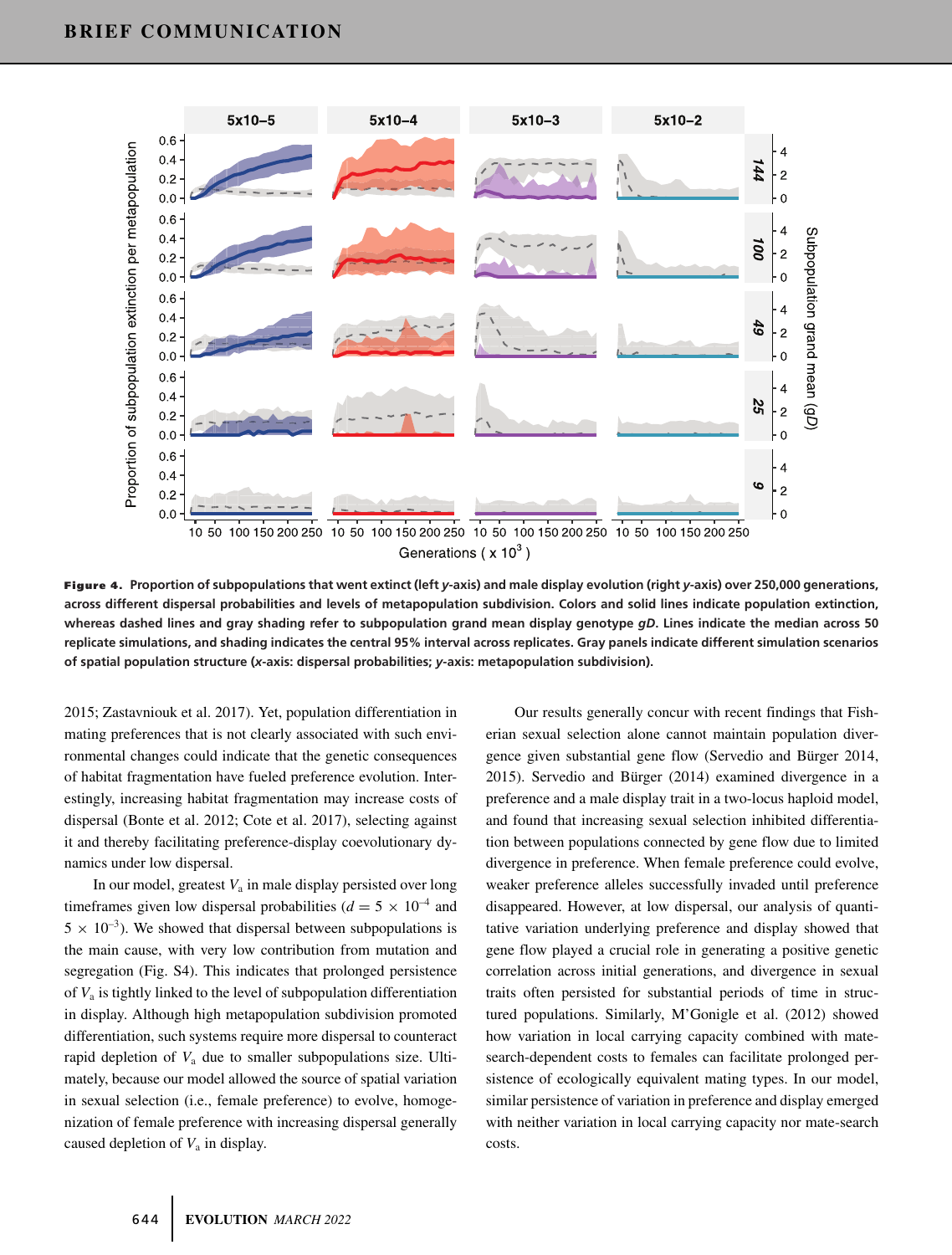Drift-induced evolution of female preference has been shown to increase differentiation between populations (Uyeda et al. 2009; Tazzyman and Iwasa 2010) and is expected to help initiate Fisherian preference-display coevolution (Lande 1981). However, genetic drift is higher in small populations, which also have higher extinction risk. Our simulations highlight this balance for small and fragmented populations: genetic drift and little dispersal promote evolution of female preference for costly male display, but such populations are also prone to extinction, likely because of increased mortality due to expression of costly male traits (Kokko and Brooks 2003; Martínez-Ruiz and Knell 2017). Further, under some scenarios, specifically with weak stabilizing natural selection on preference and/or display, subpopulation extinctions can lead to rapid shifts in the metapopulation trait means that somewhat resemble previously described cycles of preference-display coevolution (Iwasa and Pomiankowski 1995; Kuijper et al. 2012). In our case, trait changes are apparently driven by the combination of weak stabilizing selection leading to runaway coevolution of the sexual traits, and associated extinction-recolonization dynamics (cf. Figs. S8 and S25). Interestingly, some degree of population extinction may contribute positively to the persistence of costly preference because almost extinct populations will generate fewer migrants, contributing to biased dispersal toward individuals with lower display values than the metapopulation average (Fig. S27). This raises interesting questions regarding potential interactions between metapopulation dynamics and maintenance of  $V_a$  for sexual traits, which remain to be explored.

The observed local extinction dynamics presumably depend on assumptions regarding the strength and form of natural selection on display. We modeled strong enough natural selection to outweigh genetic drift even in highly structured populations, thereby highlighting evolution of costly display in response to sexual selection. We assumed natural selection to be relative to a global phenotypic optimum, independently from local male display genotypes and density (Reznick 2016; De Lisle and Svensson 2017). Alternative modes of selection would likely alter outcomes. For example, frequency-dependent, or soft rather than hard, natural selection may reduce the costs of display locally, reducing male mortality and allowing subpopulations to diverge further compared to a global phenotypic optimum, potentially increasing persistence of *V*<sup>a</sup> and of entire (meta)populations. Conversely, higher population differentiation might increase the costs of display disproportionally for immigrant males if selection acts relative to the local mean phenotype, potentially limiting the persistence of  $V_a$  by reducing gene flow between subpopulations (Gosden et al. 2015). Although our assumption about the form and strength of natural selection may particularly promote male mortality, this effect is likely counteracted by our assumption that all local females could reproduce with a single surviving male.

Allee effects arising from limited mate availability may otherwise be expected to further increase population extinction risk (Shaw and Kokko 2014). Future studies could investigate different forms of natural selection on display and link costs of female preferences, in terms of missed reproduction opportunities, to local male density. Similarly, alternative assumptions regarding individual dispersal provide avenues for future investigations. Dispersal decisions and costs are complex, and often depend on individual phenotype and/or local competition (Bowler and Benton 2005). Introducing such complexity could cause a migration bias, for example, when males with larger displays pay proportionally higher costs of dispersing.

Overall, our model demonstrates that purely spatial population structure, arising from population subdivision and restricted ranges of limited dispersal, can fuel costly preferencedisplay evolution and allow  $V_a$  in display to persist over long biological timescales without invoking spatially variable natural selection on display or unrealistically high mutation rates. Yet, we show that populations with extreme preference-display genotypes experience evolutionary suicide, driving long-term extinction-recolonization dynamics. These analyses should inspire future investigations of preference-display coevolutionary dynamics across more complex spatial and fitness landscapes.

#### **ACKNOWLEDGMENTS**

We thank B. Willink Castro and W. R. Tschol for their helpful insights throughout the project. MT and GB were funded by the Royal Society through GB's University Research Fellowship (UF160614) and Research Fellows Enhancement Award (RGF\EA\180184). JMR was supported by Research Council of Norway (SFF-III, project 223257) and NTNU. Computer simulations were performed using the Maxwell Computing Cluster at the University of Aberdeen.

#### **AUTHOR CONTRIBUTIONS**

MT, JR, and GB conceived and designed the study. MT and GB designed and analyzed the model. MT wrote the first draft of the manuscript and all authors contributed substantially to revisions.

#### **CONFLICT OF INTEREST**

The authors declare no conflict of interest.

#### **DATA ARCHIVING**

Source code has been deposited on [https://doi.org/10.5281/zenodo.](https://doi.org/10.5281/zenodo.5781486) [5781486.](https://doi.org/10.5281/zenodo.5781486)

#### **LITERATURE CITED**

- Andersson, M. B. 1994. Sexual selection. Princeton Univ. Press, Princeton, NJ.
- Basolo, A. L., and G. Alcaraz. 2003. The turn of the sword: length increases male swimming costs in swordtails. Proc. R. Soc. B Biol. Sci. 270:1631–1636.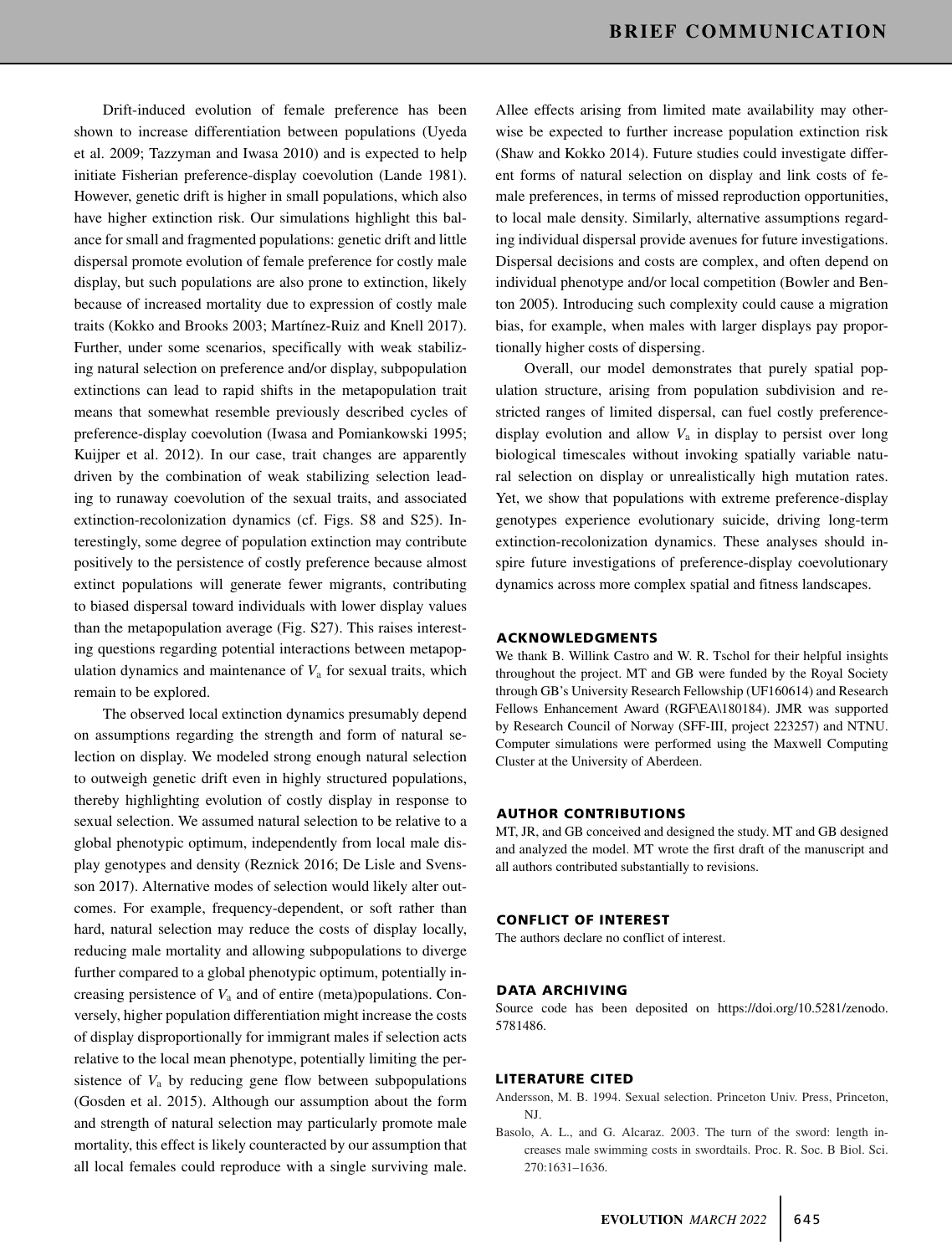- Bocedi, G., and J. M. Reid. 2015. Evolution of female multiple mating: a quantitative model of the "sexually selected sperm" hypothesis. Evolution 69:39–58.
- ———. 2017. Feed-backs among inbreeding, inbreeding depression in sperm traits, and sperm competition can drive evolution of costly polyandry. Evolution 71:2786–2802.
- Bonilla, M. M., J. A. Zeh, and D. W. Zeh. 2016. An epigenetic resolution of the lek paradox. Bioessays 38:355–366.
- Bonte, D., H. van Dyck, J. M. Bullock, A. Coulon, M. Delgado, M. Gibbs, V. Lehouck, E. Matthysen, K. Mustin, M. Saastamoinen, et al. 2012. Costs of dispersal. Biol. Rev. Camb. Philos. Soc. 87:290–312.
- Borgia, G. 1979. Sexual selection and the evolution of mating systems. Pp. 19–80 *in* M. S. Blum and N. A. Blum, eds. Sexual selection and reproductive competition in insects. Academic Press, New York.
- Bowler, D. E., and T. G. Benton. 2005. Causes and consequences of animal dispersal strategies: relating individual behaviour to spatial dynamics. Biol. Rev. 80:205–225.
- Brooks, R. 2002. Variation in female mate choice within guppy populations: population divergence, multiple ornaments and the maintenance of polymorphism. Genetica 116:343–358.
- Byers, D. L. 2005. Evolution in heterogeneous environments and the potential of maintenance of genetic variation in traits of adaptive significance. Pp. 107–124 *in* R. Mauricio, ed. Genetics of adaptation. Georgia genetics review III. Springer-Verlag, Berlin/Heidelberg.
- Chunco, A. J., J. S. McKinnon, and M. R. Servedio. 2007. Microhabitat variation and sexual selection can maintain male color polymorphisms. Evolution 61:2504–2515.
- Cote, J., E. Bestion, S. Jacob, J. Travis, D. Legrand, and M. Baguette. 2017. Evolution of dispersal strategies and dispersal syndromes in fragmented landscapes. Ecography 40:56–73.
- Curtsinger, J. W., and I. L. Heisler. 1988. A diploid "sexy son" model. Am. Nat. 132:437–453.
- Darwin, C. 1871. The descent of man and selection in relation to sex. John Murray, Lond.
- Day, T. 2000. Sexual selection and the evolution of costly female preferences: spatial effects. Evolution 54:715–730.
- De Lisle, S. P., and E. I. Svensson. 2017. On the standardization of fitness and traits in comparative studies of phenotypic selection. Evolution 71:2313–2326.
- Dugand, R. J., J. L. Tomkins, and W. J. Kennington. 2019. Molecular evidence supports a genic capture resolution of the lek paradox. Nat. Commun. 10:1359.
- Dytham, C., and M. D. F. Thom. 2020. Population fragmentation drives up genetic diversity in signals of individual identity. Oikos 129:526–532.
- Fisher, R. A. 1915. The evolution of sexual preference. Eugen. Rev. 7:184– 192.
- -. 1930. The genetical theory of natural selection. Clarendon Press, Oxford, U.K.
- Friberg, U., and G. Arnqvist. 2003. Fitness effects of female mate choice: preferred males are detrimental for *Drosophila melanogaster* females. J. Evol. Biol. 16:797–811.
- Fromhage, L., H. Kokko, and J. M. Reid. 2009. Evolution of mate choice for genome-wide heterozygosity. Evolution 63:684–694.
- Giery, S. T., and C. A. Layman. 2015. Interpopulation variation in a condition-dependent signal: predation regime affects signal intensity and reliability. Am. Nat. 186:187–195.
- Giery, S. T., C. A. Layman, and R. B. Langerhans. 2015. Anthropogenic ecosystem fragmentation drives shared and unique patterns of sexual signal divergence among three species of Bahamian mosquitofish. Evol. Appl. 8:679–691.
- Gosden, T. P., J. T. Waller, and E. I. Svensson. 2015. Asymmetric isolating barriers between different microclimatic environments caused by low immigrant survival. Proc. R. Soc. B Biol. Sci. 282:20142459.
- Gray, S. M., and J. S. McKinnon. 2007. Linking color polymorphism maintenance and speciation. Trends Ecol. Evol. 22:71–79.
- Guillaume, F., and M. C. Whitlock. 2007. Effects of migration on the genetic covariance matrix. Evolution 61:2398–2409.
- Hamilton, W. D., and M. Zuk. 1982. Heritable true fitness and bright birds: a role for parasites? Science 218:384–387.
- Hedrick, P. W. 1986. Genetic polymorphism in heterogenous environments: a decade later. Annu. Rev. Ecol. Evol. Syst. 17:535–566.
- Henshaw, J. M., and A. G. Jones. 2020. Fisher's lost model of runaway sexual selection. Evolution 74:487–494.
- Houle, D., and A. S. Kondrashov. 2002. Coevolution of costly mate choice and condition-dependent display of good genes. Proc. R. Soc. B Biol. Sci. 269:97–104.
- Iwasa, Y., and A. Pomiankowski. 1995. Continual change in mate preferences. Nature 377:420–422.
- Iwasa, Y., A. Pomiankowski, and S. Nee. 1991. The evolution of costly mate preferences II. The "Handicap" principle. Evolution 45:1431–1442.
- Jennions, M. D., and M. Petrie. 1997. Variation in mate choice and mating preferences: a review of causes and consequences. Biol. Rev. Camb. Philos. Soc. 72:283–327.
- Kimura, M. 1965. A stochastic model concerning the maintenance of genetic variability in quantitative characters. Proc. Natl. Acad. Sci. USA 54:731–736.
- Kingston, J. J., G. G. Rosenthal, and M. J. Ryan. 2003. The role of sexual selection in maintaining a colour polymorphism in the pygmy swordtail, Xiphophorus pygmaeus. Anim. Behav. 65:735–743.
- Kirkpatrick, M. 1982. Sexual selection and the evolution of female choice. Evolution 36:1–12.
- Kirkpatrick, M., and M. J. Ryan. 1991. The evolution of mating preferences and the paradox of the lek. Nature 350:33–38.
- Kisdi, E. 2001. Long-term adaptive diversity in Levene-type models. Evol. Ecol. Res. 3:721–727.
- Kokko, H., and R. Brooks. 2003. Sexy to die for? Sexual selection and the risk of extinction. Ann. Zool. Fenn. 40:207–219.
- Kokko, H., R. Brooks, J. M. McNamara, and A. I. Houston. 2002. The sexual selection continuum. Proc. R. Soc. B Biol. Sci. 269:1331–1340.
- Kokko, H., M. D. Jennions, and R. Brooks. 2006. Unifying and testing models of sexual selection. Annu. Rev. Ecol. Evol. Syst. 37:43–66.
- Kotiaho, J. S., N. R. LeBas, M. Puurtinen, and J. L. Tomkins. 2008. On the resolution of the lek paradox. Trends Ecol. Evol. 23:1–3.
- Kuijper, B., I. Pen, and F. J. Weissing. 2012. A guide to sexual selection theory. Annu. Rev. Ecol. Evol. Syst. 43:287–311.
- Lande, R. 1981. Models of speciation by sexual selection on polygenic traits. Proc. Natl. Acad. Sci. USA 78:3721–3725.
- -. 1982. Rapid origin of sexual isolation and character divergence in a cline. Evolution 36:213–223.
- Lenormand, T. 2002. Gene flow and the limits to natural selection. Trends Ecol. Evol. 17:183–189.
- Li, X.-Y., and L. Holman. 2018. Evolution of female choice under intralocus sexual conflict and genotype-by-environment interactions. Philos. Trans. R. Soc. Lond. B Biol. Sci. 373:20170425.
- Lindsay, W. R., S. Andersson, B. Bererhi, J. Höglund, A. Johnsen, C. Kvarnemo, E. H. Leder, J. T. Lifjeld, C. E. Ninnes, M. Olsson, et al. 2019. Endless forms of sexual selection. PeerJ 7:e7988.
- Martínez-Ruiz, C., and R. J. Knell. 2017. Sexual selection can both increase and decrease extinction probability: reconciling demographic and evolutionary factors. J. Anim. Ecol. 86:117–127.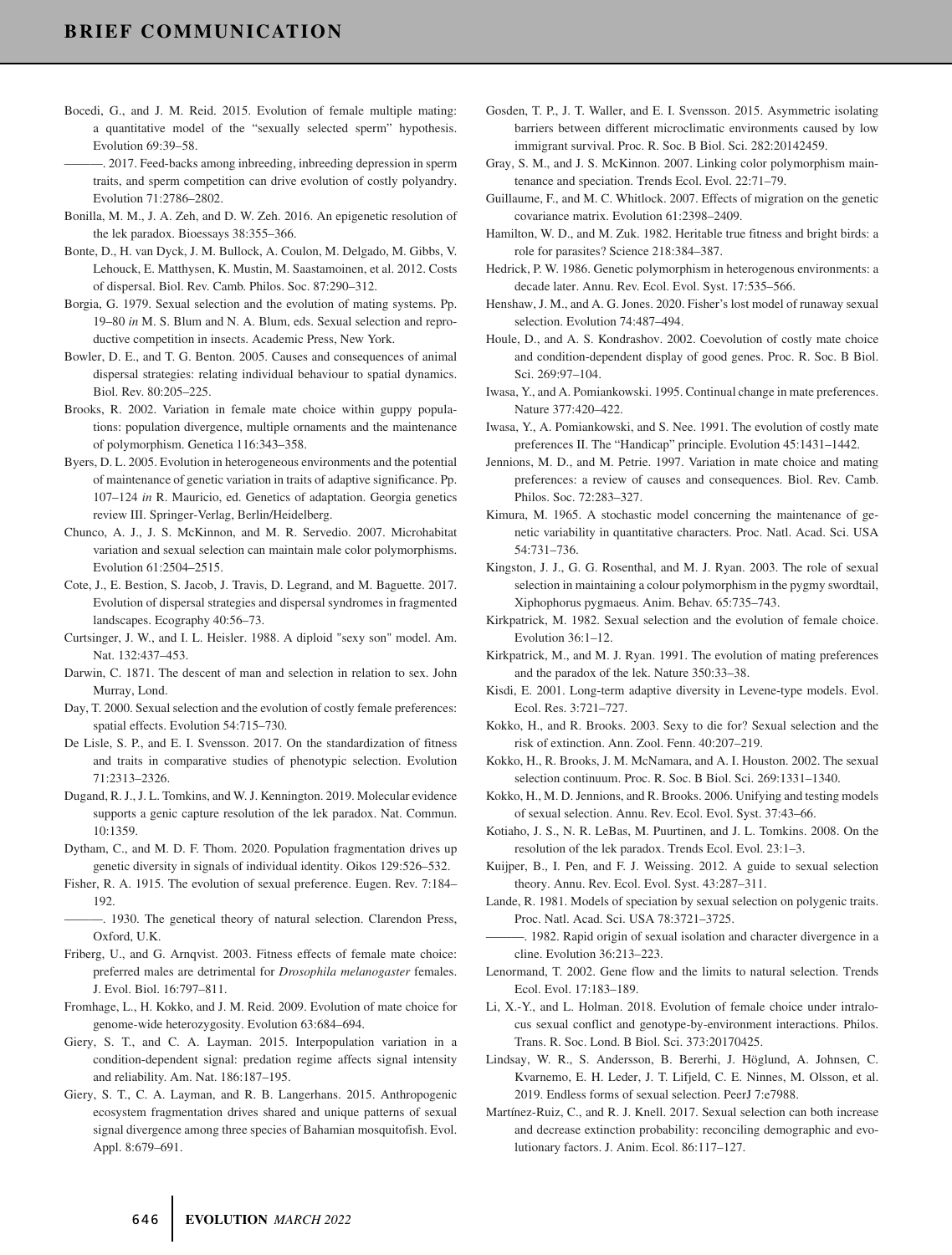- McDonald, T. K., and S. Yeaman. 2018. Effect of migration and environmental heterogeneity on the maintenance of quantitative genetic variation: a simulation study. J. Evol. Biol. 31:1386–1399.
- Mead, L. S., and S. J. Arnold. 2004. Quantitative genetic models of sexual selection. Trends Ecol. Evol. 19:264–271.
- M'Gonigle, L. K., R. Mazzucco, S. P. Otto, and U. Dieckmann. 2012. Sexual selection enables long-term coexistence despite ecological equivalence. Nature 484:506–509.
- Payne, R. J. H., and D. C. Krakauer. 1997. Sexual selection, space, and speciation. Evolution 51:1–9.
- Pomiankowski, A. 1987. The costs of choice in sexual selection. J. Theor. Biol. 128:195–218.
- Pomiankowski, A., and A. P. Møller. 1995. A resolution of the lek paradox. Proc. R. Soc. B Biol. Sci. 260:21–29.
- Pomiankowski, A., Y. Iwasa, and S. Nee. 1991. The evolution of costly mate preferences I. Fisher and biased mutation. Evolution 45:1422–1430.
- Ponkshe, A., and J. A. Endler. 2018. Effects of female preference intensity on the permissiveness of sexual trait polymorphisms. Ecol. Evol. 8:4518– 4524.
- Prokuda, A. Y., and D. A. Roff. 2014. The quantitative genetics of sexually selected traits, preferred traits and preference: a review and analysis of the data. J. Evol. Biol. 27:2283–2296.
- Proulx, S. R. 2001. Female choice via indicator traits easily evolves in the face of recombination and migration. Evolution 55:2401–24011.
- Radwan, J. 2008. Maintenance of genetic variation in sexual ornaments: a review of the mechanisms. Genetica 134:113–127.
- Radwan, J., L. Engqvist, and K. Reinhold. 2016. A paradox of genetic variance in epigamic traits: beyond "good genes" view of sexual selection. Evol. Biol. 43:267–275.
- Reid, J. M., and P. Arcese. 2020. Recent immigrants alter the quantitative genetic architecture of paternity in song sparrows. Evol. Lett. 4:124– 136.
- Reinhold, K. 2004. Modeling a version of the good-genes hypothesis: female choice of locally adapted males. Org. Divers. Evol. 4:157–163.
- Reznick, D. 2016. Hard and soft selection revisited: how evolution by natural selection works in the real world. J. Hered. 107:3–14.
- Rowe, L., and D. Houle. 1996. The lek paradox and the capture of genetic variance by condition dependent traits. Proc. R. Soc. B Biol. Sci. 263:1415–1421.
- Servedio, M. R., and R. Bürger. 2014. The counterintuitive role of sexual selection in species maintenance and speciation. Proc. Natl. Acad. Sci. USA 111:8113–8118.
- ———. 2015. The effects of sexual selection on trait divergence in a peripheral population with gene flow. Evolution 69:2648–2661.
- Shaw, A. K., and H. Kokko. 2014. Mate finding, Allee effects and selection for sex-biased dispersal. J. Anim. Ecol. 83:1256–1267.
- Tanaka, Y. 1996. Sexual selection enhances population extinction in a changing environment. J. Theor. Biol. 180:197–206.
- Tazzyman, S. J., and Y. Iwasa. 2010. Sexual selection can increase the effect of random genetic drift—a quantitative genetic model of polymorphism in *Oophaga pumilio*, the strawberry poison-dart frog. Evolution 64:1719–1728.
- Tomkins, J. L., J. Radwan, J. S. Kotiaho, and T. Tregenza. 2004. Genic capture and resolving the lek paradox. Trends Ecol. Evol. 19:323–328.
- Uyeda, J. C., S. J. Arnold, P. A. Hohenlohe, and L. S. Mead. 2009. Drift promotes speciation by sexual selection. Evolution 63:583–594.
- Wellenreuther, M., E. I. Svensson, and B. Hansson. 2014. Sexual selection and genetic colour polymorphisms in animals. Mol. Ecol. 23:5398– 5414.
- Wiens, J. J., and E. Tuschhoff. 2020. Songs versus colours versus horns: what explains the diversity of sexually selected traits? Biol. Rev. Camb. Philos. Soc. 95:847–864.
- Wong, B. B. M., and U. Candolin. 2005. How is female mate choice affected by male competition? Biol. Rev. Camb. Philos. Soc. 80:559–571.
- Zastavniouk, C., L. K. Weir, and D. J. Fraser. 2017. The evolutionary consequences of habitat fragmentation: body morphology and coloration differentiation among brook trout populations of varying size. Ecol. Evol. 7:6850–6862.

## Associate Editor: M. Dean Handling Editor: A. McAdam

## *Supporting Information*

Additional supporting information may be found online in the Supporting Information section at the end of the article.

**Table S1**. Summary of variables and parameter values used in models of coevolution of preference (P) and display (D).

**Figure S1**. Coevolution of female control trait (FC, random mating) and male display in metapopulations composed of 49 subpopulations under varying levels of dispersal probability over 250,000 generations.

**Figure S2**. Effect of metapopulation subdivision (number of subpopulations) on the coevolution of a female control trait and male display, given different dispersal probabilities.

**Figure S3**. Population divergence in female control trait genotype *gFC* and male display genotype *gD* (A-B) over 250,000 generations and (C-D) with different levels of metapopulation subdivision (number of subpopulations) as a function of dispersal probability at generation 250,000.

**Figure S4**. Contribution of dispersal variance (A) and segregating variance (B) to the total additive genetic variance in male display.

**Figure S5**. Two measures of immigrant maladaptation to the sexually selected environment in metapopulation composed of 49 subpopulations.

**Figure S6**. Effect of the strength of stabilising natural selection on female preference ( $\omega_P^2 = 400$ , 25; weak and strong respectively) on the coevolution of costly female preference and male display under varying levels of dispersal.

**Figure S7**. Effect of the strength of stabilising natural selection on female preference ( $\omega^2$ <sub>P</sub> = 400, 25; weak and strong respectively) on population divergence in female preference under varying levels of dispersal.

**Figure S8**. Effect of weaker stabilising natural selection on male display ( $\omega^2$ <sub>D</sub> = 100) for coevolution of costly female preference and male display under varying levels of dispersal.

**Figure S9**. Population divergence in female preference genotype *gP* and male display genotype *gD* when stabilising natural selection on male display is relaxed ( $\omega_{\text{D}}^2 = 100$ ) in metapopulations composed of 49 subpopulations over 250,000 generations.